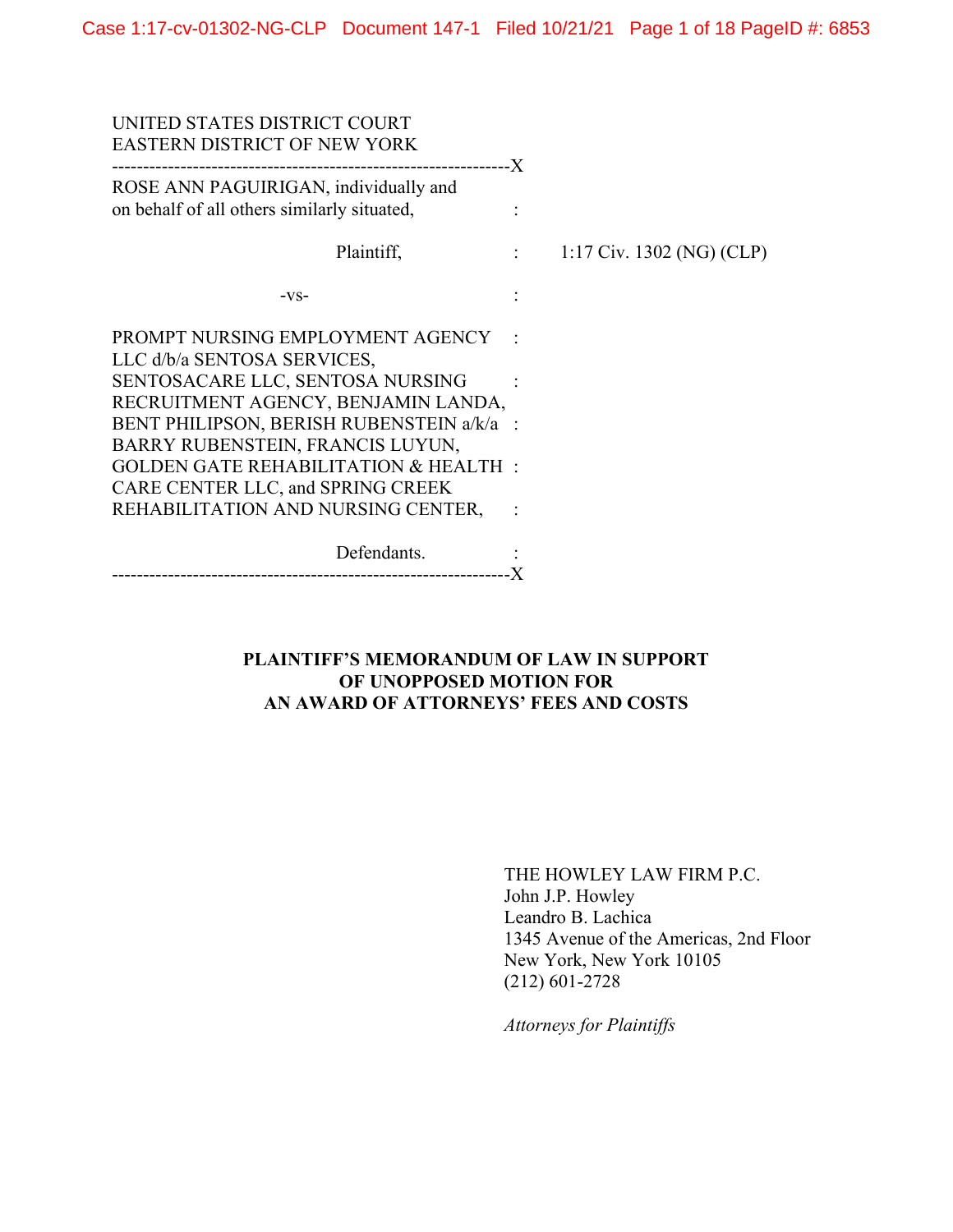# **TABLE OF CONTENTS**

| Argument                                                                      |
|-------------------------------------------------------------------------------|
| Class Counsel's Request for an Award of                                       |
|                                                                               |
| A. The Proposed Award is Reasonable Under the Lodestar Method4                |
|                                                                               |
| a.                                                                            |
| $\mathbf{b}$ .                                                                |
|                                                                               |
|                                                                               |
| B. The Proposed Award is Reasonable Under the Percentage-of-the-Fund Method12 |
|                                                                               |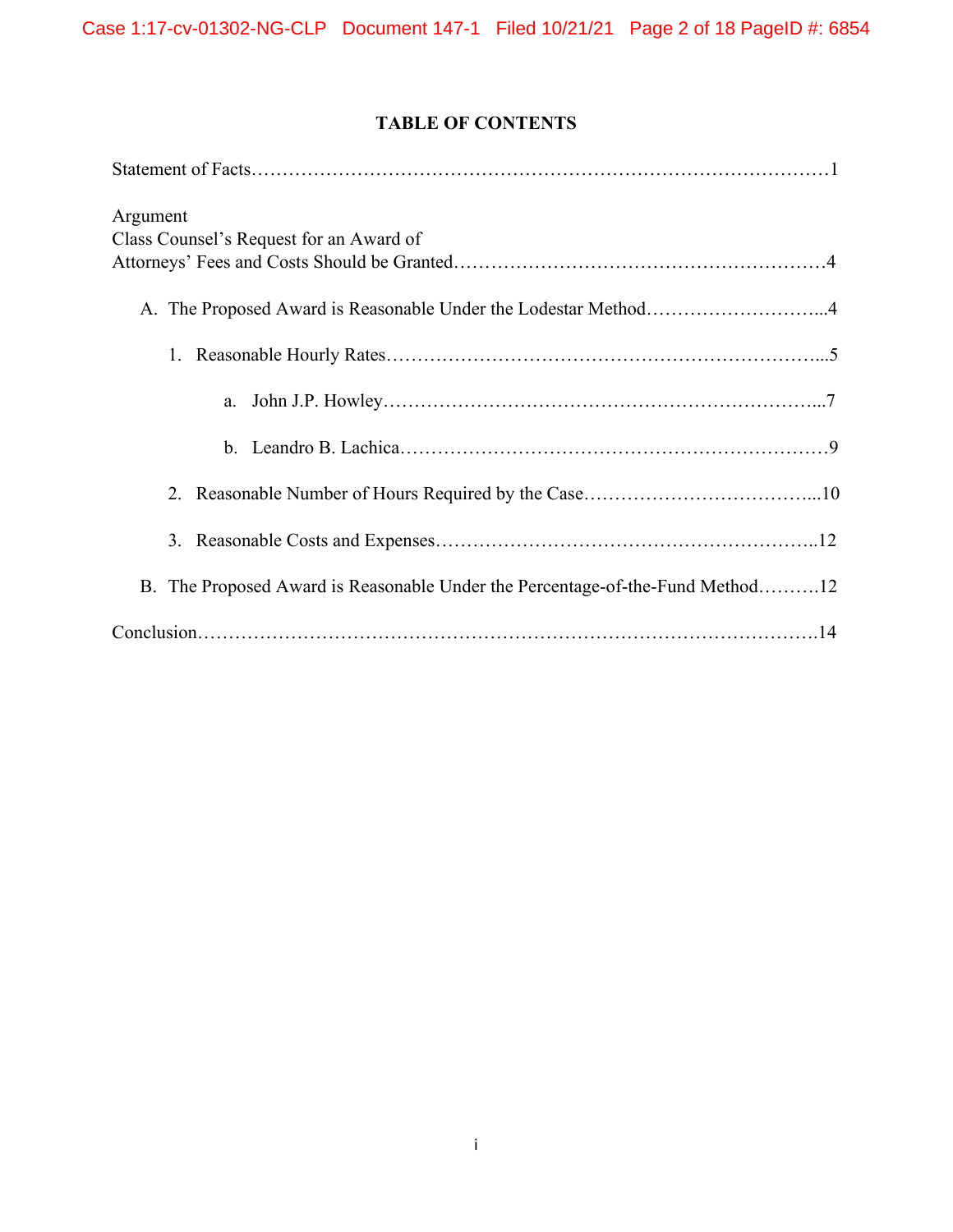# **TABLE OF AUTHORITIES**

| Arbor Hill Concerned Citizens Neighborhood Ass'n v. County of Albany,                                                                                                         |
|-------------------------------------------------------------------------------------------------------------------------------------------------------------------------------|
| Barbour v. City of White Plains,                                                                                                                                              |
| Becher v. Long Island Lighting Co.,                                                                                                                                           |
| Bodon v. Domino's Pizza, LLC,<br>No. 09 Civ. 2941, 2015 WL 3889577 (E.D.N.Y. June 4, 2015), report and<br>recommendation adopted, 2015 WL 3902405 (E.D.N.Y. June 24, 2015)5-6 |
| Bosoro v. Am. Comp. Healthcare Med. Grp.,<br>No. 14 Civ. 1099, 2015 WL 5676679, (E.D.N.Y. Aug. 31, 2015), report and                                                          |
| Campos v. BKUK 3 Corp.,<br>No. 18 Civ. 7507, 2021 WL 3540243, (S.D.N.Y. Aug. 10, 2021), report and<br>recommendation adopted, 2021 WL 3863266 (S.D.N.Y. Aug. 30, 2021)9       |
| Coakley v. Webb,                                                                                                                                                              |
| In re Crazy Eddie Sec. Litig.,                                                                                                                                                |
| Fresno County Employees' Ret. Ass'n. v. Isaacson/Weaver Fam. Tr.,                                                                                                             |
| Goldberger v. Integrated Resources, Inc.,                                                                                                                                     |
| Griffin v. Astro Moving & Storage Co. Inc.,                                                                                                                                   |
| Hall v. ProSource Techs., LLC,                                                                                                                                                |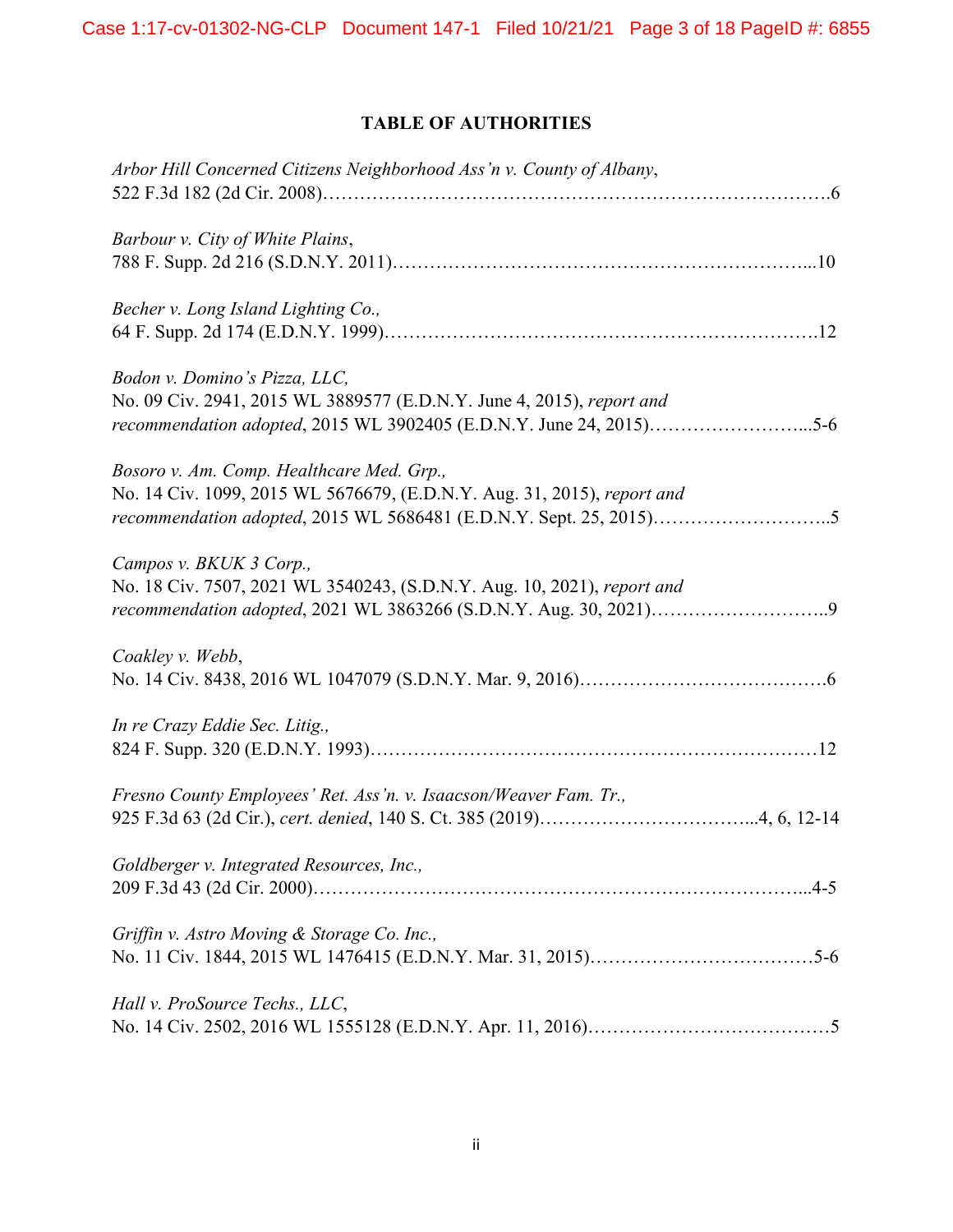| Hui Luo v. L&S Acupuncture, P.C.,<br>No. 14 Civ. 1003, 2015 WL 1954468 (E.D.N.Y. Apr. 29, 2015), aff'd,                                 |
|-----------------------------------------------------------------------------------------------------------------------------------------|
| Javier v. Beck,                                                                                                                         |
| Javier H. v. Garcia-Botello,                                                                                                            |
| Joseph v. HDMJ Rest., Inc.,                                                                                                             |
| Klein v. PDG Remediation, Inc.,                                                                                                         |
| LeBlanc-Sternberg v. Fletcher,                                                                                                          |
| Lesser v. U.S. Bank $N.A.,$                                                                                                             |
| Macolor v. Libiran,                                                                                                                     |
| In re Medical X-Ray Film Antitrust Litig.,                                                                                              |
| Millea v. Metro-North R. Co.,                                                                                                           |
| Perdue v. Kenny A.,                                                                                                                     |
| Schneider v. Citicorp Mortg., Inc.,                                                                                                     |
| Shady Grove Orthopedic Assocs., P.A. v. Allstate Ins. Co.,<br>No. 06 Civ. 1842 (NG), 2014 WL 12829910 (E.D.N.Y. Aug. 1, 2014)4-5, 11-12 |
| United States v. Sixty-One Thousand Nine Hundred Dollars and No Cents,                                                                  |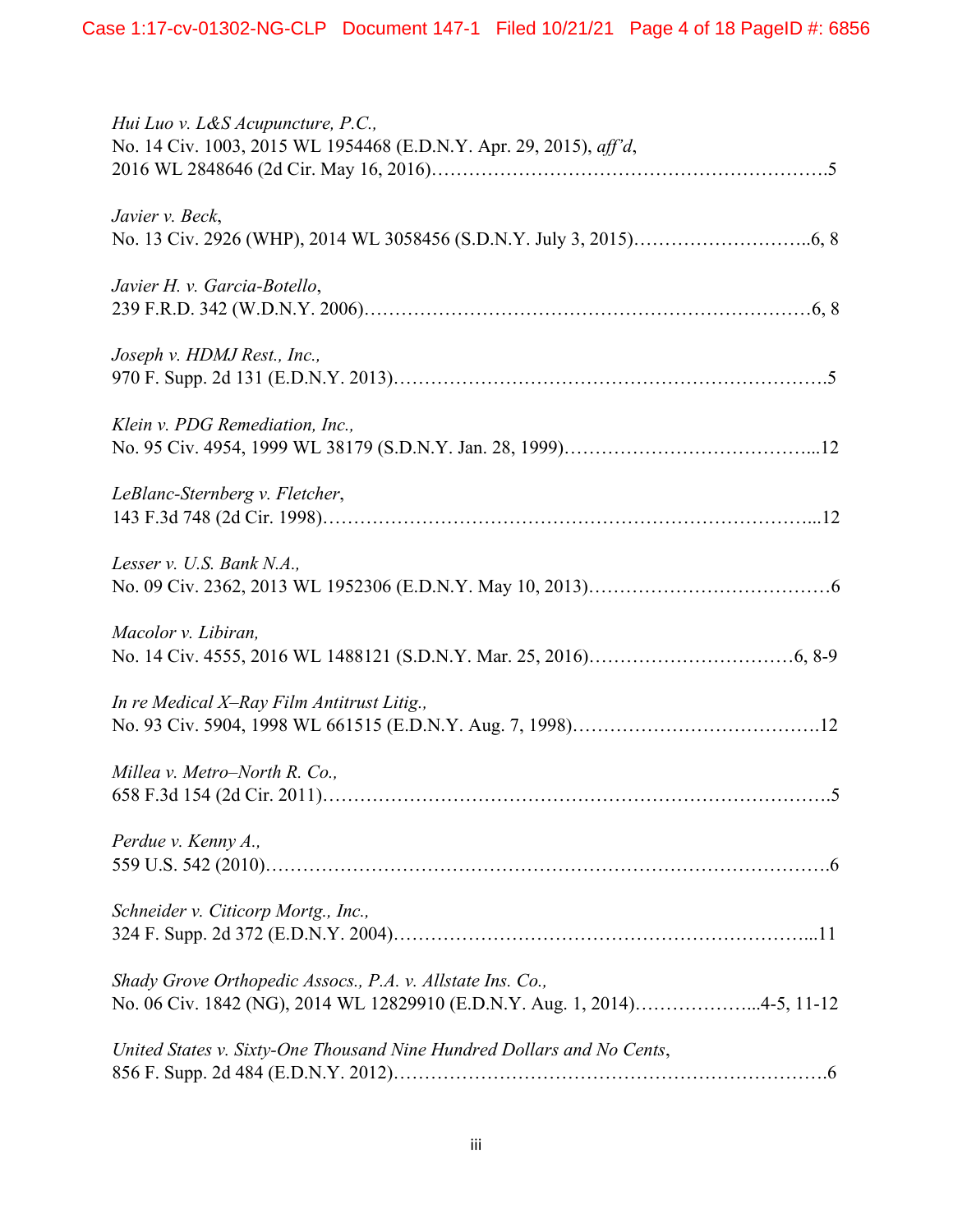### **Statement of Facts**

Plaintiff Rose Ann Paguirigan commenced this action on March 7, 2017, by filing a complaint. [ECF No. 1]. In the ensuing four and one-half years, six defense attorneys of record from multiple law firms asserted every conceivable defense, objected to virtually every discovery request, made every possible procedural and dispositive motion, and attempted every imaginable interlocutory appeal.

Two lawyers for the plaintiff, John J.P. Howley and Leandro B. Lachica ("Class Counsel"), prevailed in every instance, including by:

- defeating defendants' motion to dismiss the complaint [ECF No. 37];
- prevailing on multiple motions to compel discovery [ECF Nos. 28, 36];
- defeating defendants' motion to compel the production of plaintiff's tax returns and phone records [ECF No. 36];
- prevailing on plaintiff's motion to certify a class and appoint class counsel [ECF No. 72];
- defeating defendant's petition for certification of an interlocutory appeal of the class certification order [ECF No. 84];
- disqualifying and precluding testimony from defendants' proposed expert witness at the accounting firm of Mazars USA LLP [ECF No. 95];
- defeating defendants' motion for summary judgment [ECF No. 95];
- prevailing on plaintiff's cross-motion for partial summary judgment on liability [ECF No. 95];
- prevailing on plaintiff's motion for a permanent injunction against enforcement of the socalled "liquidated damages" clause in the defendants' employment contracts [ECF No. 95];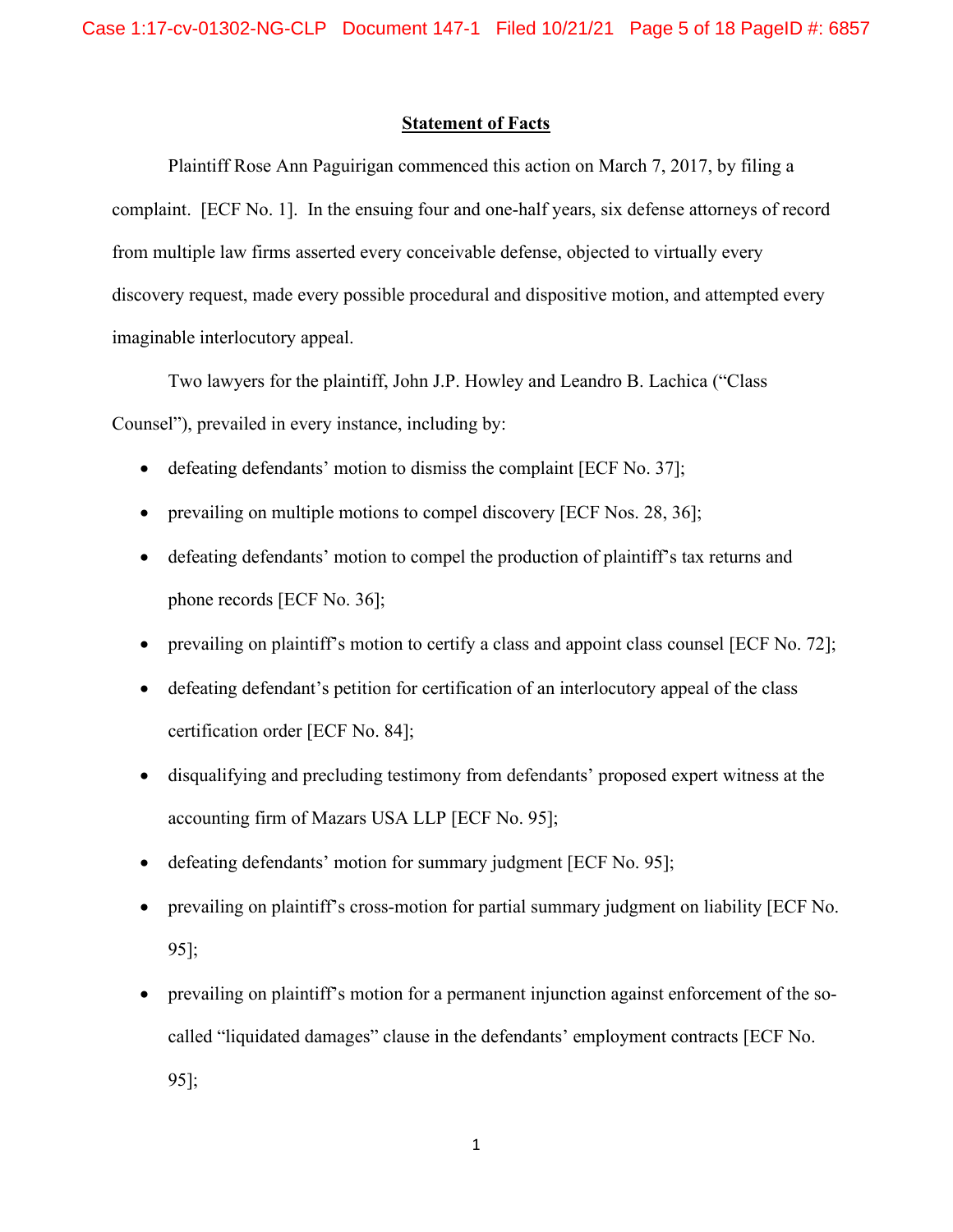- defeating defendants' motion for reconsideration of the summary judgment order [ECF No. 115];
- defeating defendants' motion for certification of an interlocutory appeal of the summary judgment order [ECF No. 116];
- prevailing on defendants' Second Circuit appeal of the judgment granting a permanent injunction and declaratory relief [ECF No. 137];
- defeating defendants' argument that the Second Circuit should exercise pendent appellate jurisdiction over the other summary judgment rulings [ECF No 137];
- negotiating with defendants' attorneys to reach agreement on a spreadsheet with 11,524 lines of payroll and prevailing wage data to allow the Court to decide the issue of compensatory damages based on stipulated facts [*see, e.g.,* ECF Nos. 100, 130];
- defeating defendants' motion to decertify the class [ECF No. 140]; and
- prevailing on plaintiff's motion for summary judgment awarding \$1,599,099.79 in compensatory damages to the class [ECF No. 140].

This Court's permanent injunction prohibiting enforcement of the so-called "liquidated damages" clause has released foreign nurses – both class members and foreign nurses who may work for the defendants in the future – from the fear of serious financial harm. The permanent injunction and declaratory judgment have also changed practices at other employers that recruit foreign nurses. For example, United Staffing Registry, Inc., a large foreign labor recruiter, used to require foreign nurses to pay "liquidated damages" of up to \$90,000.00 for early termination of their employment contracts. *See* Pre-*Paguirigan* United Staffing Contract § 3(b) (Howley Decl., Exh. A). After this Court entered a permanent injunction against the defendants in this action, United Staffing changed its contracts to require reimbursement only for a percentage of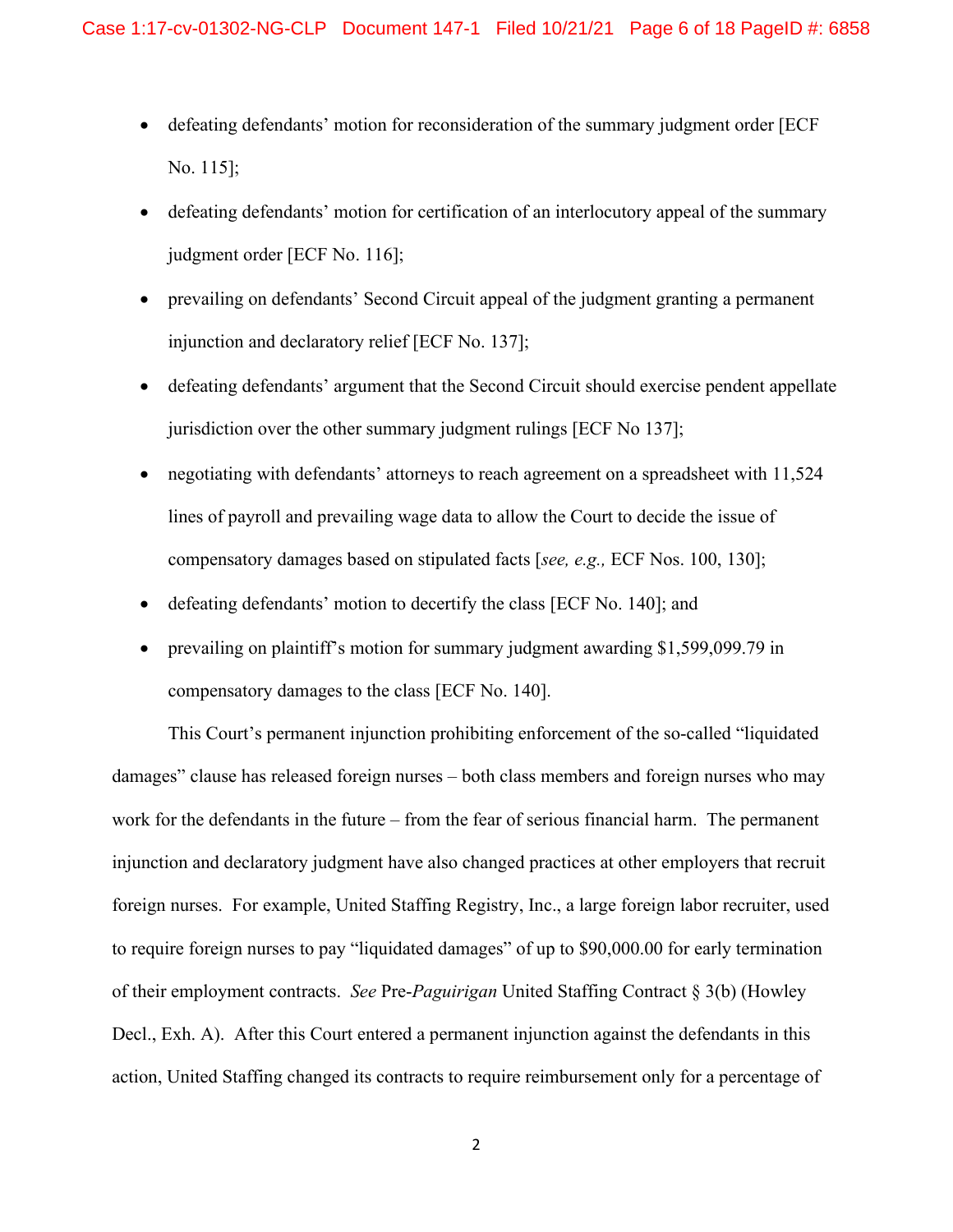actual immigration-related costs, with the percentage decreasing each year of employment. *See* Post-*Paguirigan* United Staffing Contract, Schedule I (Howley Decl., Exh. B).

The award of compensatory damages in this case, together with the permanent injunction and declaratory relief, have made class members whole financially and protected them from future threats. The issues that remained during settlement negotiations were: whether class members would be able to collect 9% interest from individual defendant Berish Rubenstein and his employment agency; and whether class members should wait several more years and take the risk of an adverse appellate decision in order to pursue the possibility of a punitive damages award.

While class members were awarded interest at the federal rate against all defendants for violations of the Trafficking Victims Protection Act ("TVPA"), they were awarded 9% interest on their state law contract claims only against individual defendant Berish Rubenstein and his employment agency. There was and is substantial doubt that class members would be able to collect 9% interest, amounting to more than \$774,000.00, from Mr. Rubenstein.

Litigating this lawsuit to a final conclusion would require class members to wait an uncertain and possibly lengthy period of time for a jury trial on punitive damages, entry of a final judgment, an appeal to and decision by the Second Circuit, and a potential appeal to the U.S. Supreme Court. Given the scarcity of appellate court decisions interpreting the TVPA, the outcome of appeals is difficult to predict. An appellate court could reverse, vacate, or remand all or part of the class claims.

After consulting with the named plaintiff and a large number of other class members, Class Counsel negotiated a settlement agreement with the defendants. The proposed settlement agreement will provide the class with 100% of the \$1,569,099.79 in compensatory damages, plus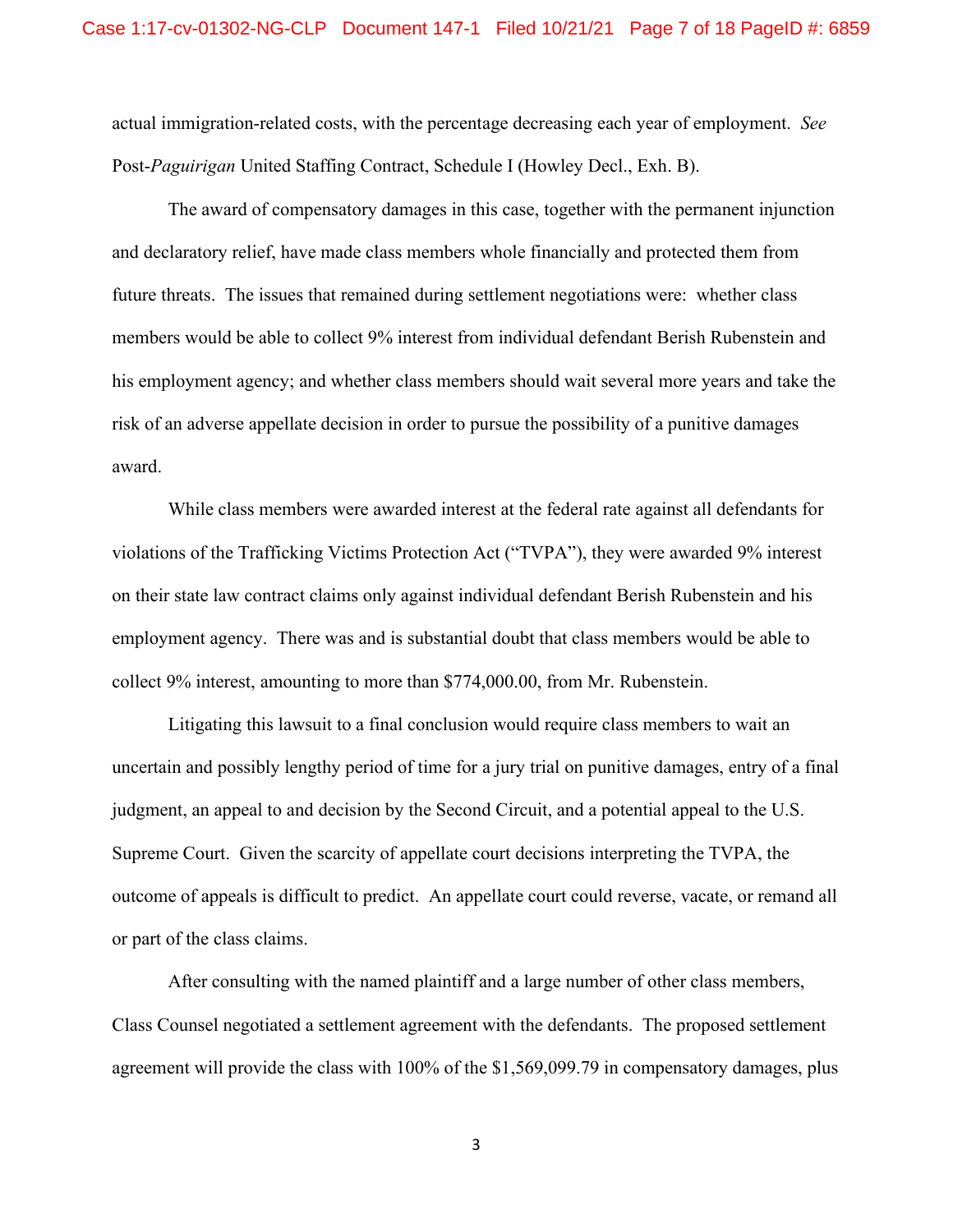\$774,467.78 for 9% interest at the statutory rate under New York law, for total damages of \$2,343,567.57. The collection risk has been eliminated because each defendant is liable for payment of the full settlement amount, which must be paid to class members within 30 days of final approval.

The settlement agreement also provides for a partial vacatur of some of this Court's nonfinal rulings. The permanent injunction, however, remains in full force and effect. Class Counsel also insisted that the Court's decisions interpreting the TVPA be preserved as precedents for future litigants.

### **Argument**

## **Class Counsel's Request for an Award of Attorneys' Fees and Costs Should be Granted**

Defendants have agreed to pay \$3 million to settle all claims under federal and state law, including claims for attorneys' fees and costs. This Court therefore has discretion to calculate reasonable attorneys' fees using either the lodestar method or a percentage-of-the-fund method. *See, e.g., Fresno County Employees' Ret. Ass'n. v. Isaacson/Weaver Fam. Tr.*, 925 F.3d 63, 68 (2d Cir.), *cert. denied*, 140 S. Ct. 385 (2019); *Shady Grove Orthopedic Assocs., P.A. v. Allstate Ins. Co.*, No. 06 Civ. 1842 (NG), 2014 WL 12829910, at \*6 (E.D.N.Y. Aug. 1, 2014).

Class Counsel request an award of \$656,432.43 in attorneys' fees and costs based on their contemporaneous time records and actual out-of-pocket expenses. The total amount of attorneys' fees and costs equals 21.9% of the settlement amount.

#### **A. The Proposed Award is Reasonable Under the Lodestar Method**

Under the lodestar method, a court ascertains the number of hours reasonably billed to the class and then multiplies that figure by an appropriate hourly rate. *See, e.g., Goldberger v. Integrated Resources, Inc.*, 209 F.3d 43, 47 (2d Cir. 2000). When deciding what is "reasonable"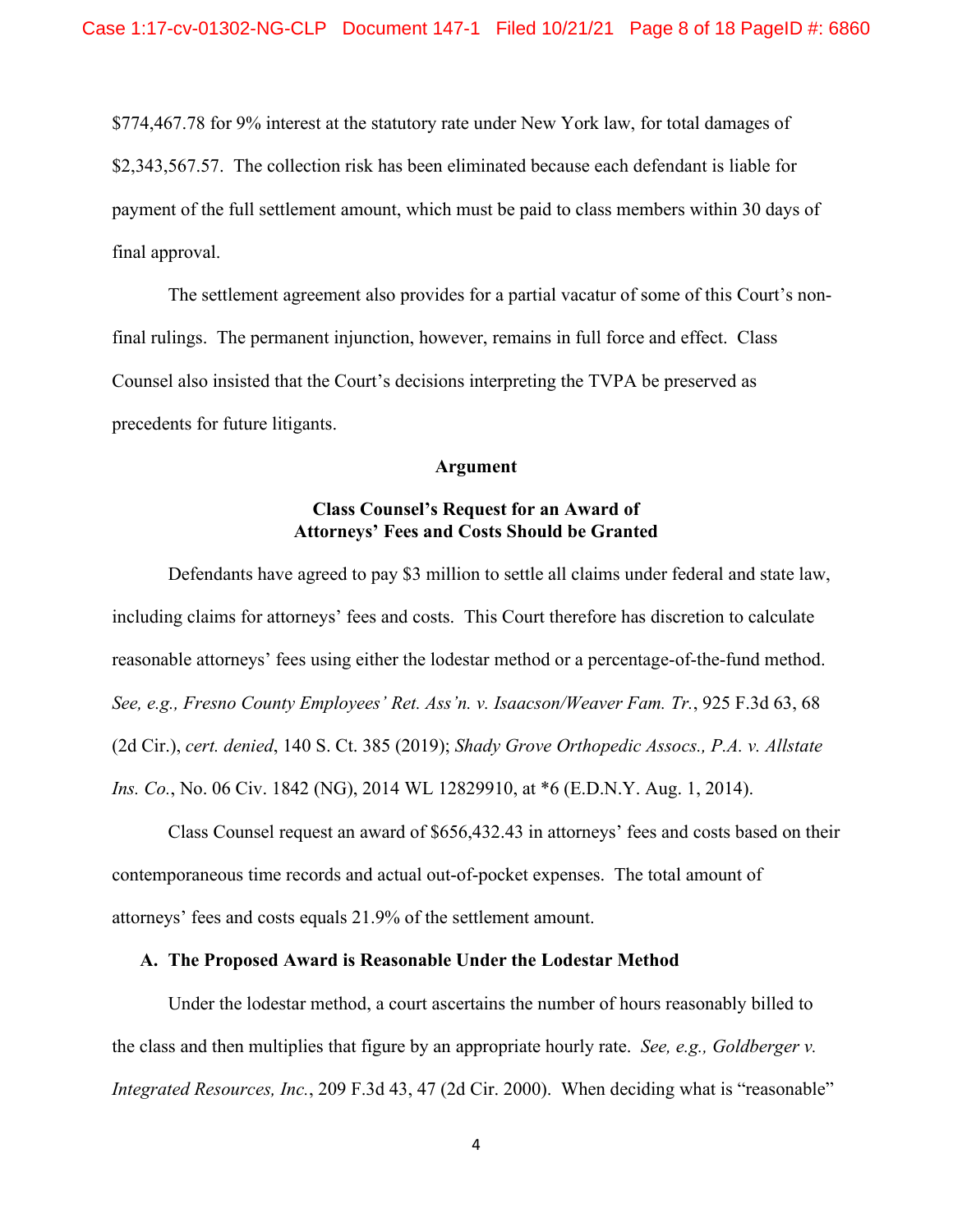and "appropriate," a court considers "'traditional criteria' including '(1) the time and labor expended by counsel; (2) the magnitude and complexities of the litigation; (3) the risk of the litigation  $\dots$ ; (4) the quality of representation; (5) the requested fee in relation to the settlement; and (6) public policy considerations.'" *Shady Grove*, 2014 WL 12829910, at \*6 (quoting *Goldberger*, 209 F.3d at 50) (alteration in original)). The resulting lodestar "creates a 'presumptively reasonable fee.'" *Millea v. Metro–North R. Co.*, 658 F.3d 154, 166 (2d Cir. 2011).

### **1. Reasonable Hourly Rates**

Courts in the Second Circuit adhere to the forum rule, "which states that a district court should generally use the prevailing hourly rates in the district where it sits." *Joseph v. HDMJ Rest., Inc.*, 970 F. Supp. 2d 131, 155 (E.D.N.Y. 2013) (citations omitted).

In the Eastern District of New York, prevailing rates range from \$300 to \$450 per hour for experienced lawyers. *See, e.g., Hui Luo v. L&S Acupuncture, P.C.*, No. 14 Civ. 1003, 2015 WL 1954468, at \*2 (E.D.N.Y. Apr. 29, 2015), *aff'd*, 2016 WL 2848646 (2d Cir. May 16, 2016); *Hall v. ProSource Techs., LLC*, No. 14 Civ. 2502, 2016 WL 1555128, at \*12 (E.D.N.Y. Apr. 11, 2016) (awarding \$450 per hour to partner with 12 years of experience litigating FLSA wage and hour lawsuits); *Bosoro v. Am. Comp. Healthcare Med. Grp.*, No. 14 Civ. 1099, 2015 WL 5676679, at \*9 (E.D.N.Y. Aug. 31, 2015), *report and recommendation adopted*, 2015 WL 5686481 (E.D.N.Y. Sept. 25, 2015) ("prevailing hourly rates in the Eastern District of New York [are] between \$350 and \$400 for law firm partners"); *Bodon v. Domino's Pizza, LLC*, No. 09 Civ. 2941, 2015 WL 3889577, at \*8 (E.D.N.Y. June 4, 2015), *report and recommendation adopted*, 2015 WL 3902405 (E.D.N.Y. June 24, 2015) ("recent cases have held that partners are generally entitled to recover \$300 to \$450 per hour"); *Griffin v. Astro Moving & Storage Co.*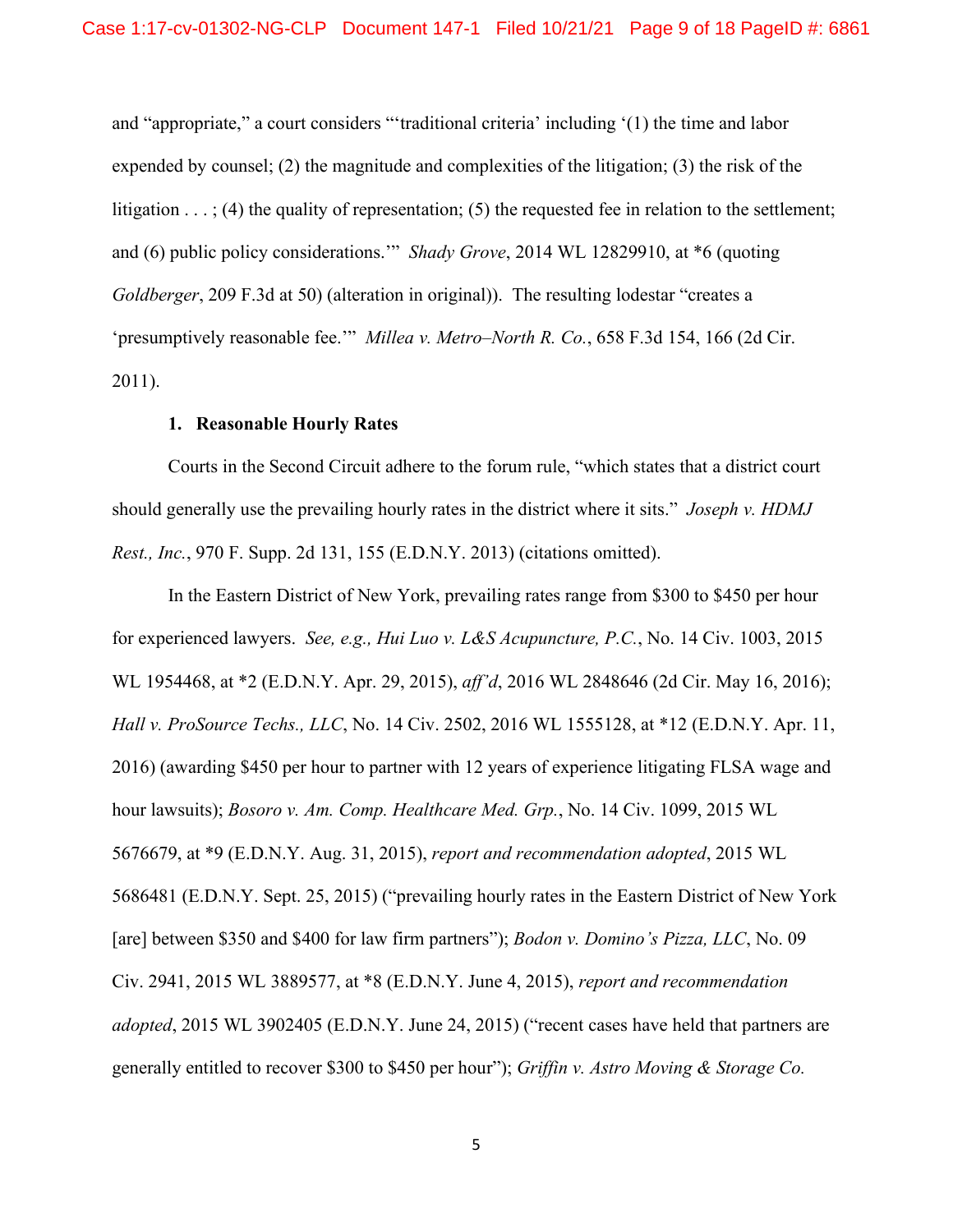*Inc.*, No. 11 Civ. 1844, 2015 WL 1476415, at \*8 (E.D.N.Y. Mar. 31, 2015) (awarding partner \$400 per hour); *Lesser v. U.S. Bank N.A.*, No. 09 Civ. 2362, 2013 WL 1952306, at \*10 (E.D.N.Y. May 10, 2013) (awarding partner \$425 per hour in straightforward commercial litigation).

"In determining whether an hourly rate is reasonable, courts must take into account 'the nature of representation and type of work involved in a case.'" *Bodon*, 2015 WL 3889577, at \*8 (quoting *Arbor Hill Concerned Citizens Neighborhood Ass'n v. County of Albany*, 522 F.3d 182, 184 n.2 (2d Cir. 2008)). Accordingly, courts sometimes award higher rates when warranted by an attorneys' experience, the complexity of the case, and other factors. *See, e.g., United States v. Sixty-One Thousand Nine Hundred Dollars and No Cents*, 856 F. Supp. 2d 484, 494 (E.D.N.Y. 2012) (awarding \$600 per hour for law firm partner); *Coakley v. Webb*, No. 14 Civ. 8438, 2016 WL 1047079, at  $*4-6$  (S.D.N.Y. Mar. 9, 2016) (awarding \$575 hourly rate in civil rights action).

The goal "is to provide 'a fee that is sufficient to induce a capable attorney to undertake the representation of a meritorious . . . case.'" *Fresno County,* 925 F.3d at 67 (quoting *Perdue v. Kenny A.*, 559 U.S. 542, 552 (2010)). Very few lawyers have demonstrated a willingness to represent plaintiffs in civil actions under the TVPA, let alone pursue them on a contingency fee basis. In fact, several of the relevant TVPA precedents were established in cases brought by Class Counsel in this lawsuit. *See, e.g., Macolor v. Libiran*, No. 14 Civ. 4555, 2016 WL 1488121 (S.D.N.Y. Mar. 25, 2016); *Javier v. Beck*, No. 13 Civ. 2926 (WHP), 2014 WL 3058456 (S.D.N.Y. July 3, 2015); *Javier H. v. Garcia-Botello*, 239 F.R.D. 342 (W.D.N.Y. 2006).

This case presented factually novel and legally challenging questions which required more than average legal skill to address properly. Representing and communicating with class members also required an understanding of the language and culture of recent immigrants from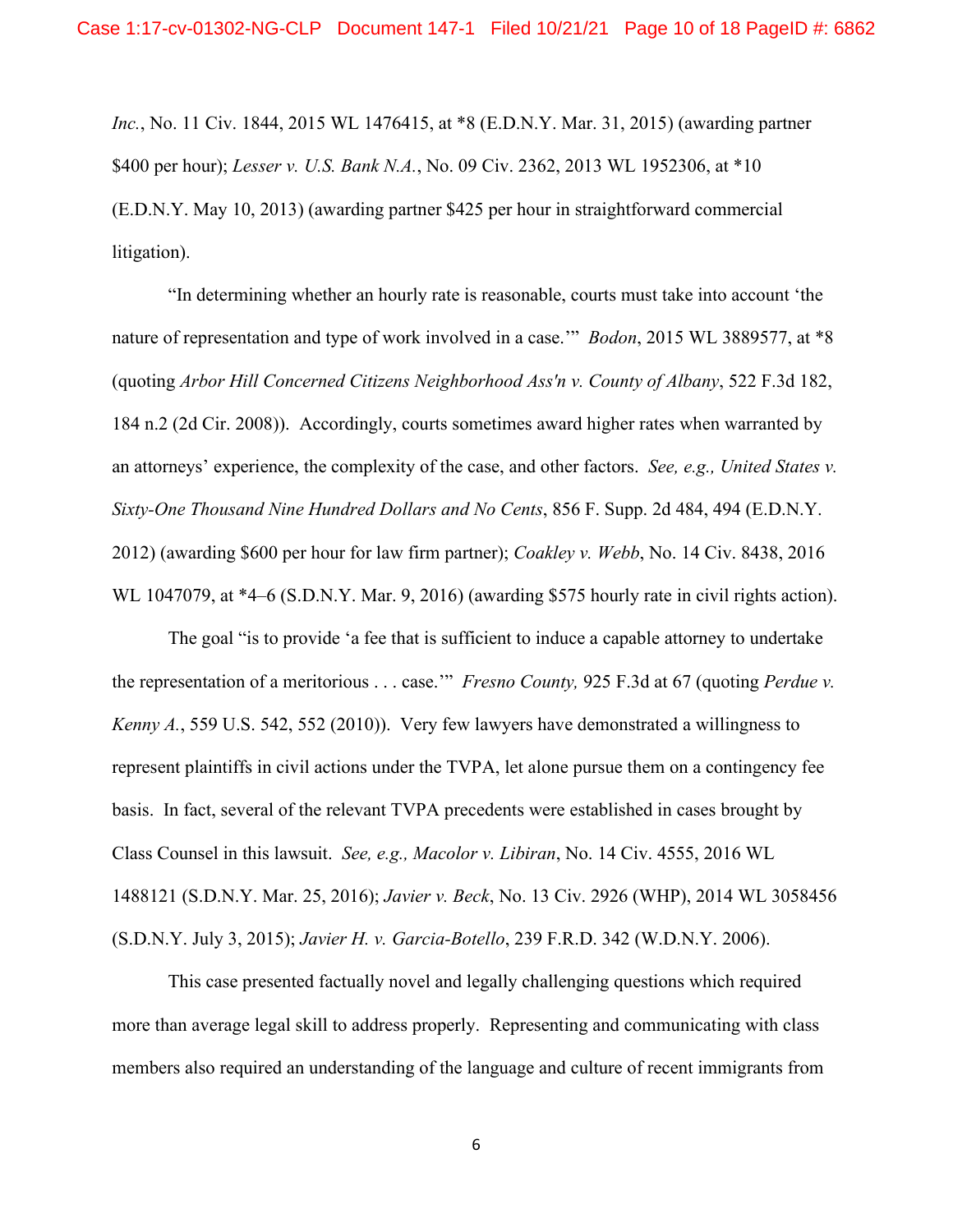the Philippines who were not familiar with the U.S. legal system and who were afraid of losing their professional licenses and legal immigration status in this country. Class Counsel were uniquely qualified in all respects.

#### **a. John J.P. Howley**

John J.P. Howley is an experienced litigation attorney whose complex litigation practice spans more than thirty years. He graduated from Skidmore College in 1980 with a B.A. in Government and History. After graduation, he worked as a registered lobbyist for the Commission on Independent Colleges and Universities in Albany, New York. He graduated from New York Law School *magna cum laud*e in 1989. During law school, he was Articles Editor of the Law Review, an intern to U.S. District Judge Kevin Thomas Duffy, and a research assistant to former U.S. Magistrate Judge (later U.S. District Judge) Shira A. Scheindlin.

After graduating from law school, Mr. Howley served as a law clerk to U.S. Circuit Judge Roger J. Miner on the U.S. Court of Appeals for the Second Circuit. He joined Kaye Scholer LLP as a litigation associate in 1990 and was elected to the partnership in 1997. He represented Kaye Scholer clients in complex labor and employment litigation, including as plaintiffs' attorney in *McReynolds v. Sodexho Marriott Servs. Inc.*, No. 01 Civ. 0510 (ESH) (D.D.C.), a race discrimination class action that settled for \$80 million, and as defendants' attorney in *Roberts v. Texaco Inc.*, No. 94 Civ. 2015 (CLB) (S.D.N.Y.), a race discrimination class action that settled for \$115 million. He also served as Chair of the firm's Pro Bono Committee.

In 2012, Mr. Howley opened his own law firm to represent plaintiffs in labor, employment, and whistleblower litigation. His significant cases include several precedentsetting lawsuits under the TVPA, including *Macolor v. Libiran,* No. 14 Civ. 4555, 2016 WL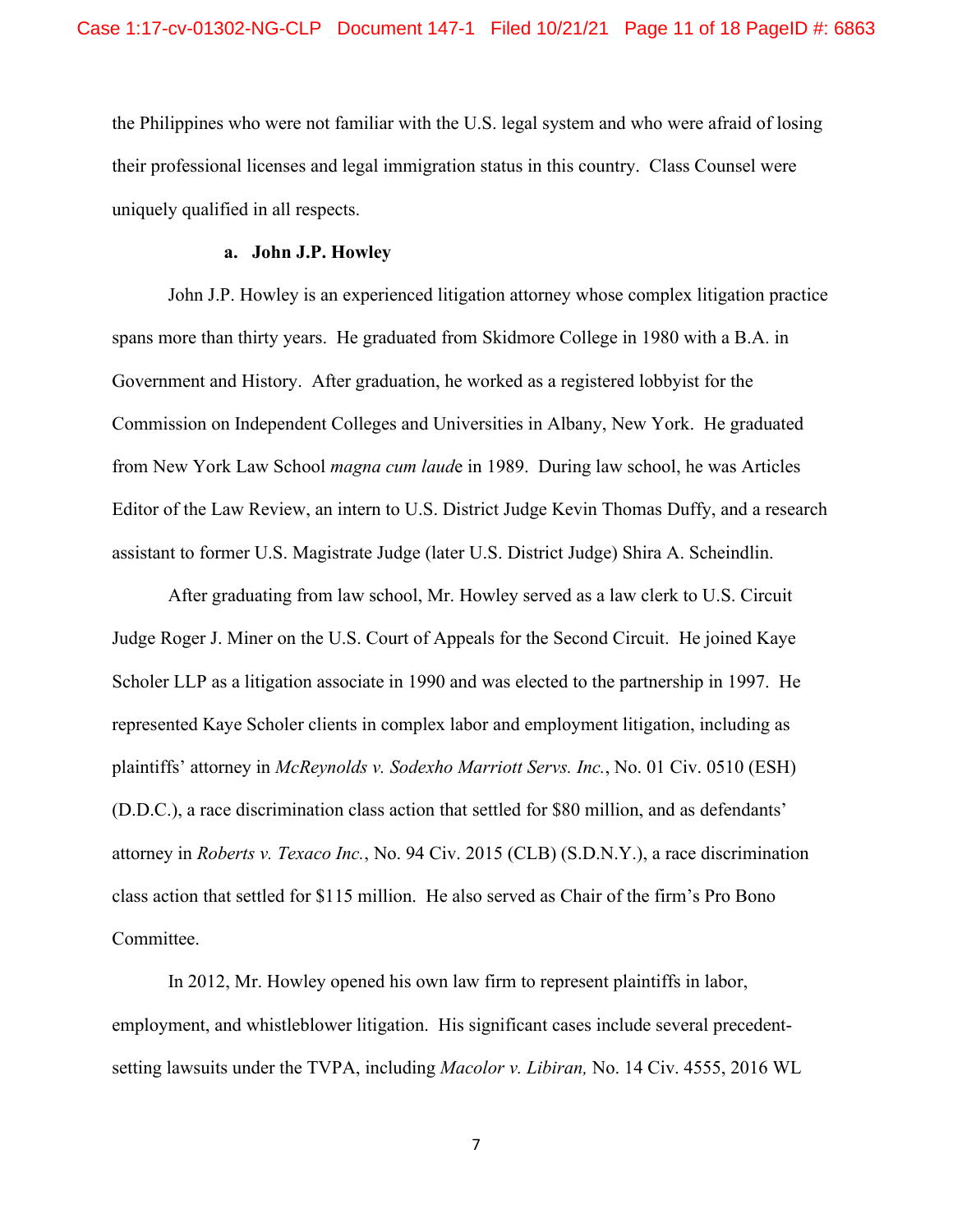1488121 (S.D.N.Y. Mar. 25, 2016)*; Javier v. Beck,* No. 13 Civ. 2926 (WHP), 2014 WL 3058456 (S.D.N.Y. July 3, 2015)*; Javier H. v. Garcia-Botello,* 239 F.R.D. 342 (W.D.N.Y. 2006)*.* A prominent litigation client he represented at Kaye Scholer, the Police Benevolent Association of the City of New York, Inc. (PBA), continues to retain him for labor and employment matters, including litigation related to collective bargaining negotiations and disputes with the City of New York.

Mr. Howley has argued numerous appeals in the U.S. Court of Appeals for the Second Circuit. He has also argued in the U.S. Supreme Court on behalf of the Governments of India and Mongolia in *Permanent Mission of India to the United Nations v. City of New York*, 551 U.S. 193 (2007).

Mr. Howley's *pro bono* work has focused on representing death row inmates in *habeas corpus* and clemency petitions. He has won clemency for two death row inmates from two different Governors of Virginia, and he has won *habeas corpus* relief for death row inmates four times. He has also represented the Government of the United Kingdom as *amicus curiae* in capital murder cases involving United Kingdom nationals in the United States, including before the U.S. Supreme Court. He has Chaired the New York City Bar Association's Annual Habeas Corpus Training Seminar for Capital Post-Conviction Attorneys and has served as a Trustee of the Lawyers' Committee for Civil Rights Under Law in Washington, D.C.

Mr. Howley speaks Tagalog (Pilipino) and Cebuano (Bisaya), two Philippine dialects spoken by plaintiff and other class members. He is familiar with Philippine culture having studied in the southern Philippines in 1975-76, served as CEO of an energy services company in Manila from 2007 to 2012, and served as chairman of The Philippine American Chamber of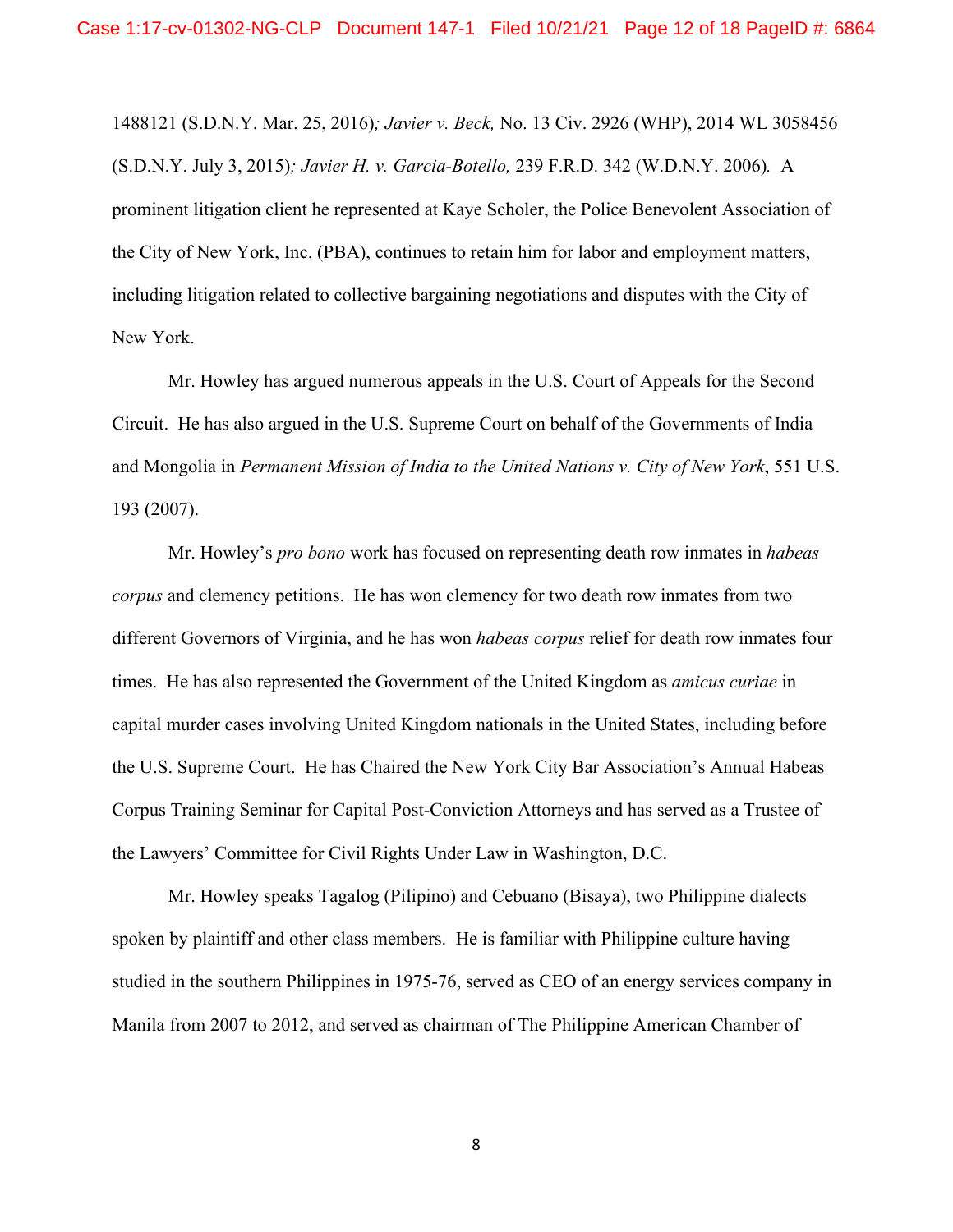Commerce, Inc. for 24 years. He currently serves on the Board of Directors of the Philippine Disaster Recovery Foundation.

Mr. Howley charges clients \$550.00 per hour. In contingency fee cases, courts in this Circuit have awarded him between \$500 and \$550 per hour. *See, e.g., Campos v. BKUK 3 Corp.*, No. 18 Civ. 7507, 2021 WL 3540243, at \*13 (S.D.N.Y. Aug. 10, 2021), *report and recommendation adopted by*, 2021 WL 3863266 (S.D.N.Y. Aug. 30, 2021) (awarding Mr. Howley \$550 per hour in an FLSA lawsuit); *Macolor v. Libiran*, No. 14 Civ. 4555 (JMF) (RLE), 2016 WL 1488121, at \*7 (S.D.N.Y. Mar. 25, 2016), *report and recommendation adopted by*, 2016 WL 1453039 (S.D.N.Y. Apr. 13, 2016) (awarding Mr. Howley \$500 per hour in a TVPA lawsuit).

#### **b. Leandro B. Lachica**

Mr. Lachica is an experienced employment and immigration attorney. He earned his undergraduate and law degrees from the University of the Philippines, a Master of Business Administration (MBA) degree from Nanyang Technological University in Singapore, and a Graduate Diploma in Legal Practice from the Australian National University in Canberra, Australia. He was admitted to practice law in the Philippines 23 years ago, in the State of New York 16 years ago, and in New South Wales, Australia 14 years ago.

Mr. Lachica began his legal career in the litigation department of the law firm of Manalo, Puno, Jocson & Placido in the Philippines. In 2001, he joined the Philippine Foreign Service and became a career diplomat with the Philippine Department of Foreign Affairs. He has served as Vice Consul and Third Secretary of the Philippine Embassy in Canberra, Australia, and as Consul of the Philippine Consulate General in New York City. In both postings, he was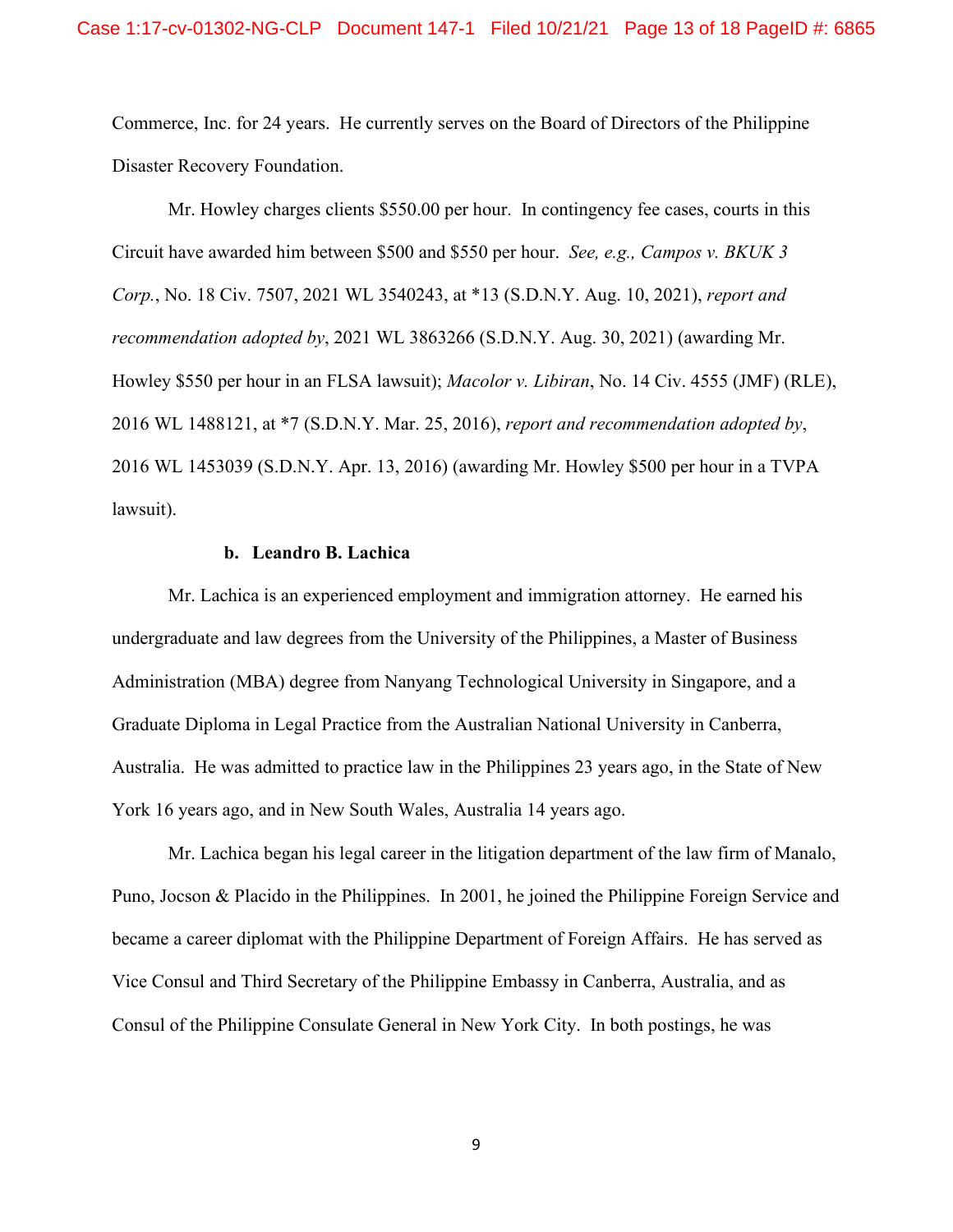responsible for providing employment and immigration legal assistance to Philippine citizens abroad.

Mr. Lachica has advised hundreds of Philippine citizens on their employment and immigration rights in the United States, including their rights and responsibilities under immigrant and non-immigrant visas, minimum, overtime and prevailing wage issues, protections under U.S. labor and anti-trafficking laws, and disputes with foreign labor recruiters.

Since January 1, 2015, Mr. Lachica has been of counsel to The Howley Law Firm P.C. in New York City, where he represents clients in employment litigation and immigration matters. His usual billing rate is \$450 per hour, which is within the range for an experienced attorney in employment and civil rights cases.

### **2. Reasonable Number of Hours Required by the Case**

In evaluating whether an attorney's hours were reasonably expended, a court considers "whether, at the time the work was performed, a reasonable attorney would have engaged in similar time expenditures." *Barbour v. City of White Plains*, 788 F. Supp. 2d 216, 222–23 (S.D.N.Y. 2011) (citations omitted).

In this case, Class Counsel faced a vigorous and tenacious defense. The number of hours required was dictated by that aggressive defense. Class Counsel investigated the facts, interviewed class members, developed the legal theory behind this case, litigated multiple discovery disputes, reviewed more than 15,000 documents produced by the defendants, took depositions of the defendants and their proposed expert witness, prepared the named plaintiff and multiple class members for depositions, defended those depositions, defeated defendants' motions to dismiss and for summary judgment, prevailed on motions to certify a class and for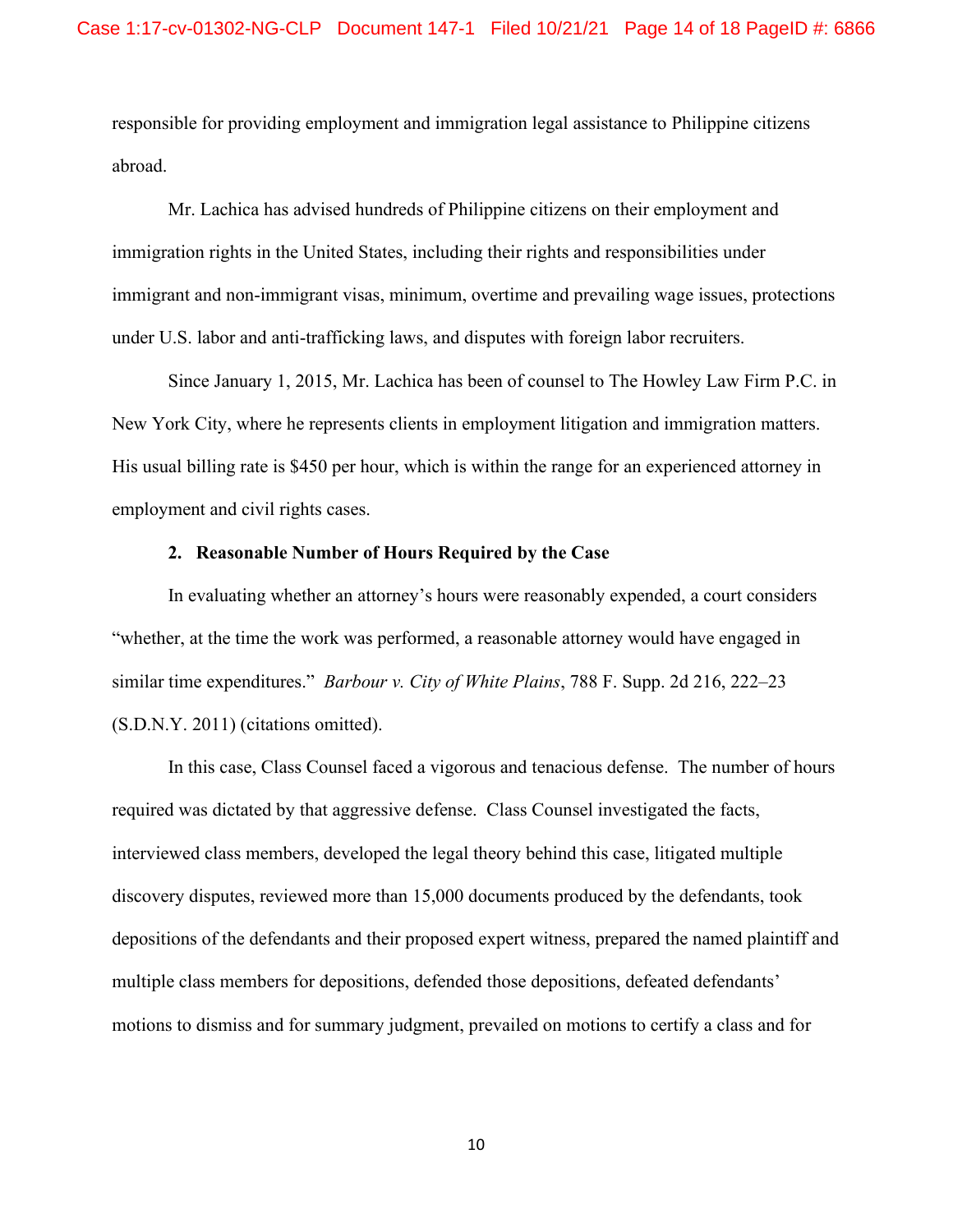summary judgment, and defeated multiple attempts by the defendants to reargue or appeal adverse decisions over a period of four and one-half years.

Class Counsel succeeded on all claims alleged in the complaint. As a result, all class members will be made whole for all wage underpayments plus pre-judgment interest. The precedent set by the declaratory and injunctive relief awarded in this case will protect class members from threats from these or other employers now and in the future.

The only claim that was dismissed on summary judgment was plaintiff's claim that two of the individual defendants, Benjamin Landa and Bent Philipson, should be held personally liable for breach of contract. As a result, class members could not collect 9% interest – which accounts for one-third of the compensatory damages amount – from these individual defendants or their nursing homes. This raised a concern that the class might not actually recover the full amount of a final judgment. Class Counsel eliminated this risk by negotiating a settlement agreement that holds all defendants – including Mr. Landa, Mr. Philipson, and their nursing homes – jointly and severally liable for payment of all compensatory damages including 9% annual interest.

Class Counsel have submitted contemporaneous time records of their work on this case. *See* Lachica Decl., Exh. C; Howley Decl., Exh. D. Given the number of motions, attempted appeals, and an actual appeal – and given Class Counsel's success on every claim, motion, and appeal – the number of hours spent were reasonable. *See, e.g., Shady Grove*, 2014 WL 12829910, at \*6 (number of hours expended were justified by extensive motion practice and appeals); *Schneider v. Citicorp Mortg., Inc.*, 324 F. Supp. 2d 372, 378 (E.D.N.Y. 2004).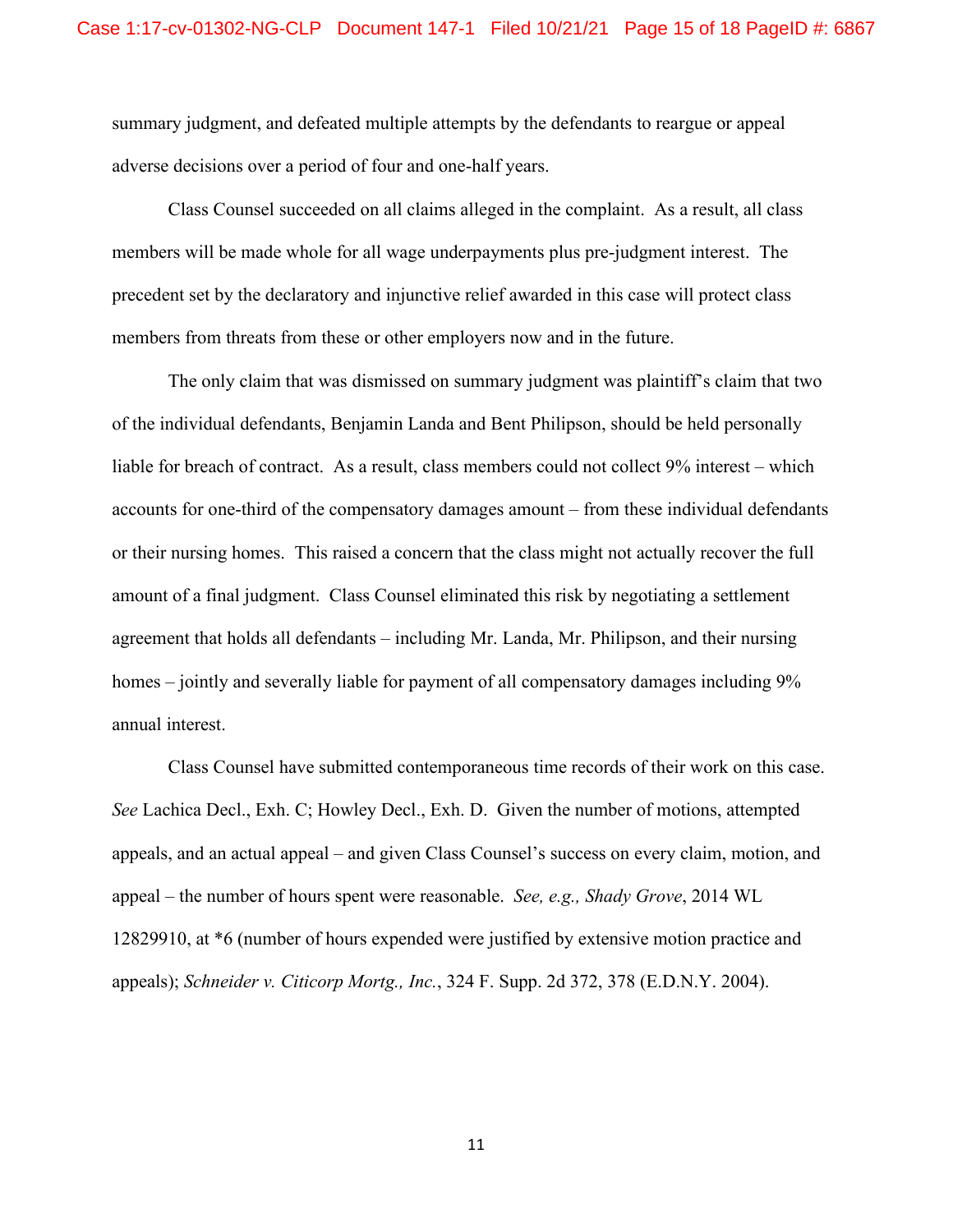#### **3. Reasonable Costs and Expenses**

Courts generally award "reasonable out-of-pocket expenses incurred by attorneys and ordinarily charged to their clients." *LeBlanc-Sternberg v. Fletcher*, 143 F.3d 748, 763 (2d Cir. 1998). Attached to the accompanying Howley Declaration as Exhibit C is a schedule with supporting invoices and receipts for \$8,551.17 in costs advanced by Class Counsel for court filing fees, deposition transcripts, hearing transcripts, and expert witness fees. Class Counsel respectfully submit that these costs are properly charged to the class because they are reasonable, well-documented, and would ordinarily have been charged to the client. *See, e.g., id.*

#### **B. The Proposed Award is Reasonable Under the Percentage-of-the-Fund Method**

Class Counsel's request for attorneys' fees and costs equal to 21.9% of the common fund is within the range of awards in this Circuit. *See, e.g., Becher v. Long Island Lighting Co.*, 64 F. Supp. 2d 174, 182 (E.D.N.Y. 1999) (approving one third of common fund for attorneys' fees alone) (citing *Klein v. PDG Remediation, Inc.*, No. 95 Civ. 4954, 1999 WL 38179, at \* 4 (S.D.N.Y. Jan. 28, 1999) (same)); *In re Medical X–Ray Film Antitrust Litig.*, No. 93 Civ. 5904, 1998 WL 661515, at \*7 (E.D.N.Y. Aug. 7, 1998) (same); *In re Crazy Eddie Sec. Litig.*, 824 F. Supp. 320, 326 (E.D.N.Y. 1993) (awarding 33.8% of common fund for attorneys' fees alone).

Class Counsel assumed the risk of not being paid anything for years of intense litigation. They took the risk – which soon became a reality – that the defendants would mount an aggressive defense backed by multiple lawyers and law firms, thereby preventing Class Counsel from spending time on other matters. These are relevant factors when considering an award of attorneys' fees as a percentage of a common fund. *See, e.g., Fresno County,* 925 F.3d at 70; *Shady Grove*, 2014 WL 12829910, at \*7.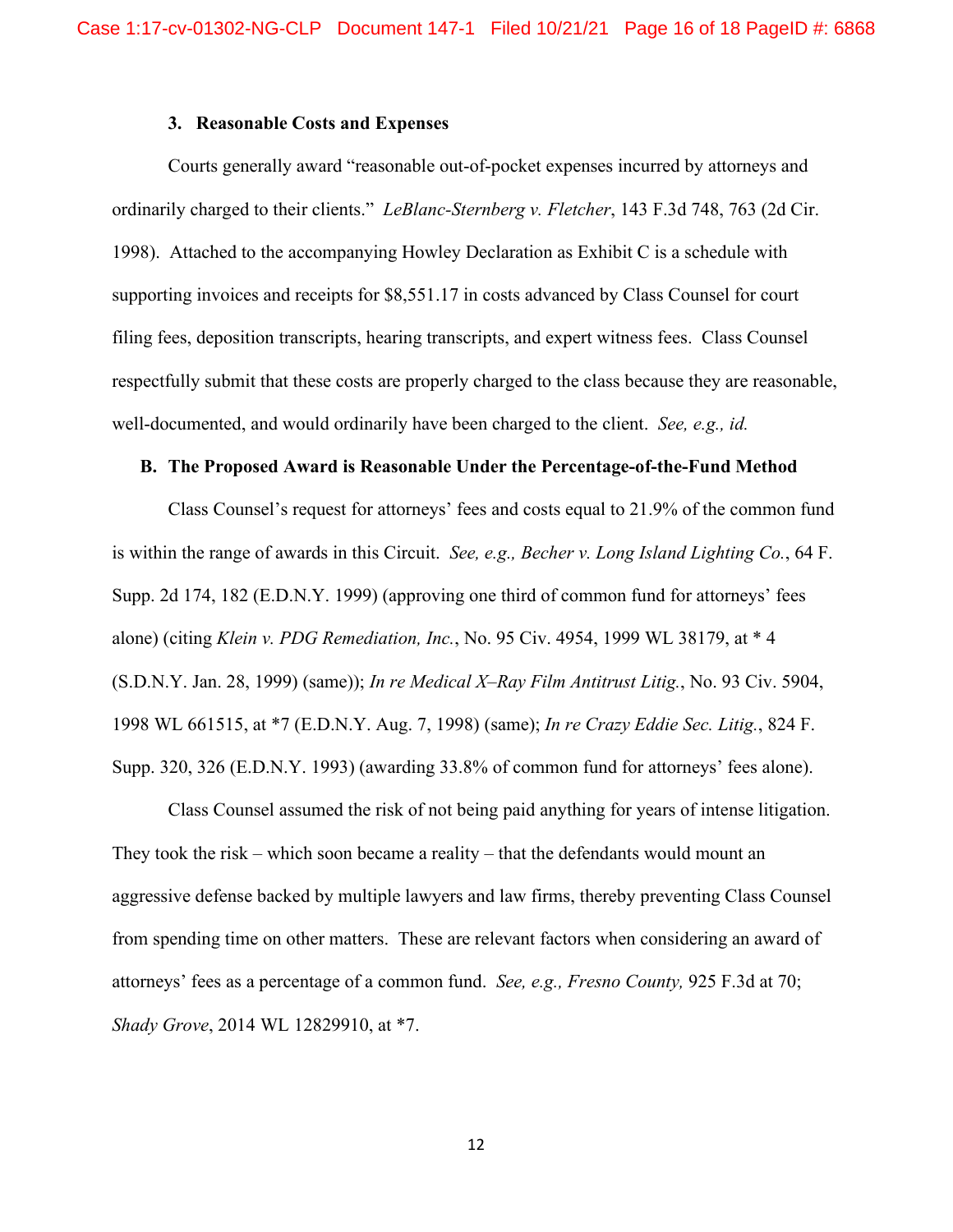Class Counsel also assumed the risk that the case would not result in any recovery at all. While there were a few decisions denying motions to dismiss TVPA claims based on allegations that a liquidated damages clause could constitute a threat of serious harm under the TVPA, no court in this Circuit had ever entered judgment in favor of plaintiffs on such a claim. There was also a significant issue of contract interpretation. Defendants identified case law holding that the immigration laws allow an employer to pay the prevailing wage in effect at the time immigration petitions were first submitted to the government, even if the prevailing wage rate increased by the time the employee started working. Defendants also pointed out that the contracts called for employees to be paid an initial training wage before the obligation to pay the prevailing wage would begin. Defendants therefore argued that the contractual provision requiring payment of the prevailing wage "[a]s of the Commencement Date" referred to payment of the prevailing wage required by the immigration laws (*i.e.*, the wage in effect at the time immigration petitions were filed) starting at the Commencement Date (*i.e.*, the date the employee finished training and started working as a nurse).

In hindsight, the Court correctly held that the language "[a]s of the Commencement Date" required payment of the prevailing wage in effect on that date. The defendants' arguments, however, were reasonable. At the time the complaint was filed, Class Counsel accepted the risk of an adverse ruling that could have resulted in dismissal of the case after more than four years of litigation. Under their contingency fee agreement with the named plaintiff, Class Counsel would have been paid nothing in that event.

The Second Circuit has held that this type of "contingency risk" is properly considered under the common fund approach to awarding attorneys' fees and costs:

"The plaintiff class is therefore appropriately charged for contingency risk where such risk is appreciable because the class has benefited from class counsel's